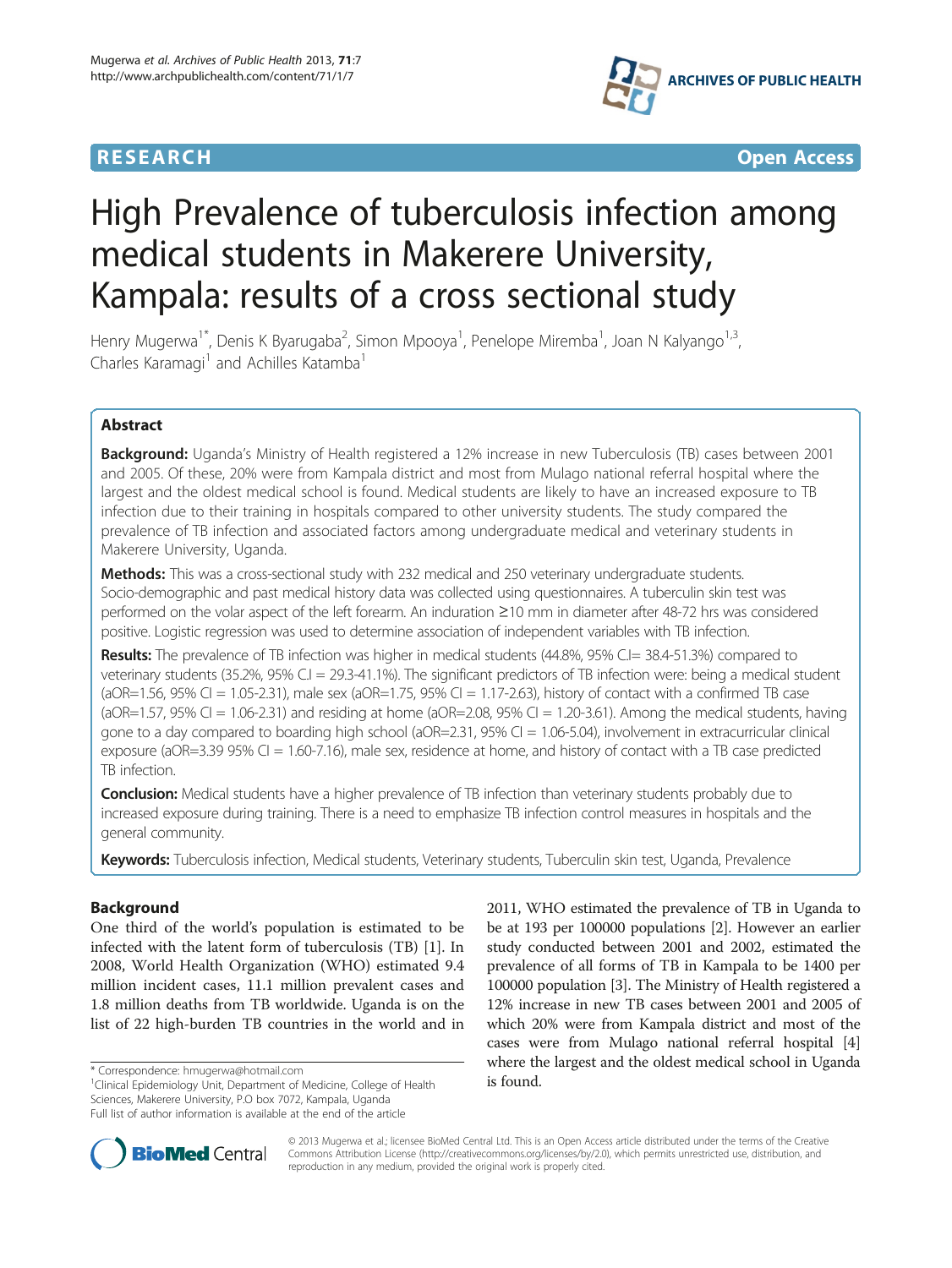Several studies have suggested a high risk of infection by Mycobactrium Tuberculosis (MTB) among medical students due to exposure to patients during training. A study conducted in Kampala among health care workers and students in 2005 found that 40% of medical students had latent tuberculosis infection (LTBI) [\[5](#page-5-0)-[7\]](#page-5-0). A more recent study by Joseph K Lou among 288 undergraduate medical students in Makerere University College of Health Sciences (Medical school) estimated the prevalence of LTBI at 45.1% (unpublished dissertation, 2009). However, due to lack of a comparison group it was not possible to determine if the prevalence of TB infection in medical students was higher than that of other Makerere University students. There are currently no proper preventive measures for nosocomial TB infection for both the staff and the medical students on the wards and other hospital departments putting them at an increased risk of infection. Makerere University medical school uses the problem based learning approach. Students are exposed to clinical proceedings early on in their course of study. Many of them are less likely to be aware or have grasped the risk reduction measures when interfacing with patients. Because of this, there is a high likelihood of exposure to infectious diseases from patients. The ripple effect of this may have a multiplier effect when these students in turn become the source of infection to the patients, fellow students and the community at large.

Students in Makerere University School of Veterinary Medicine (Veterinary school) are closely similar to those in the medical school in regard to their background and the years they spend in training at the University apart from the risk of exposure to patients. They were therefore considered to be a suitable comparison group. Given that Uganda is a high-burden TB country, there is already a high risk for transmission of TB to the students from communities where the disease is rampant. TB infection acts as a reservoir for future disease and infections. Among those infected, 10% will develop active TB disease in their lifetime [\[8\]](#page-5-0).

The study aimed at comparing the prevalence and associated factors of TB infection among undergraduate medical and veterinary students in Makerere University.

# Methods

A cross-sectional study was conducted between February and March 2011 among undergraduate medical and veterinary students in Makerere University.

Makerere University is located in the northern outskirts of Kampala, the capital city of Uganda. It has about 30,000 undergraduate students. The medical school is located within Mulago hospital complex - a national referral hospital. It has a total of 985 undergraduate students pursuing bachelor's degrees in Medicine and Surgery, Dental Surgery, Nursing, Pharmacy and Medical Radiology. The veterinary school is located at Makerere University main campus, a kilometre away from Mulago hospital. It has a total of 492 undergraduate students pursuing bachelor's degrees in Veterinary Medicine, Biomedical Laboratory Technology, Animal Production and Technology and Wildlife Health and Management. We enrolled students in medical school pursuing medicine and surgery, dental surgery and nursing from a total of 787 students. We enrolled students from any of the four courses offered at veterinary school.

We used the formula for comparison of two proportions [[9\]](#page-5-0) and estimated a sample size of 278 students from each school as sufficient for the comparison of prevalence of TB infection. This was based on assumptions of 45% prevalence of TB among medical students, 30% difference in TB infection among medical and veterinary students indicating a clinically significant difference since we did not have prior data on prevalence of TB infection in veterinary students, 90% power, and 5% level of significance. The students were sampled from the respective schools using simple random sampling method. Class registers were used to assign numbers to all the students, and computer generated random numbers were used to randomly select those that were included in the study.

Self administered questionnaires were used to collect data on socio-demographics, residence, course and year of study, Bacille Calmette-Guerin (BCG) vaccination status, exposure to TB case, use of respiratory protective masks, chronic co-morbidities, smoking history, alcohol consumption, knowledge about TB transmission, engagement in extra clinical activities outside normal study periods, TB symptoms and past medical history. The participants were examined for BCG vaccination scar. TB infection was determined using an intradermal administration of 0.1 ml of a 2 tuberculin units purified protein derivative (PPD) (TUBERCULIN PPD RT 23, STATENS SERUM INSTI-TUTE, Copenhagen, Denmark), given on the volar aspect of the left forearm using a 29 gauge needle by trained clinical officers. The transverse diameter of the induration was measured 48-72 hours later using a transparent ruler. A Tuberculin Skin Test (TST) that produced an induration of  $\geq 10$  mm was considered positive. The collected data was cleaned and entered into EpiData version 3.1 software (EpiData association, Odense, Denmark) with checks to minimize errors. It was then exported to STATA version 10.0 (STATA Corp, College Station, TX, USA) software for analysis.

Continuous variables were compared using t-tests or Mann-Whitney U test as appropriate while categorical variables were compared using chi-squared or fisher's exact tests. The chi-squared trend test was used to compare proportions of TB infection for the ordinal independent variable (year of study). Odds ratios (OR) and their 95% confidence intervals (CI) were estimated to measure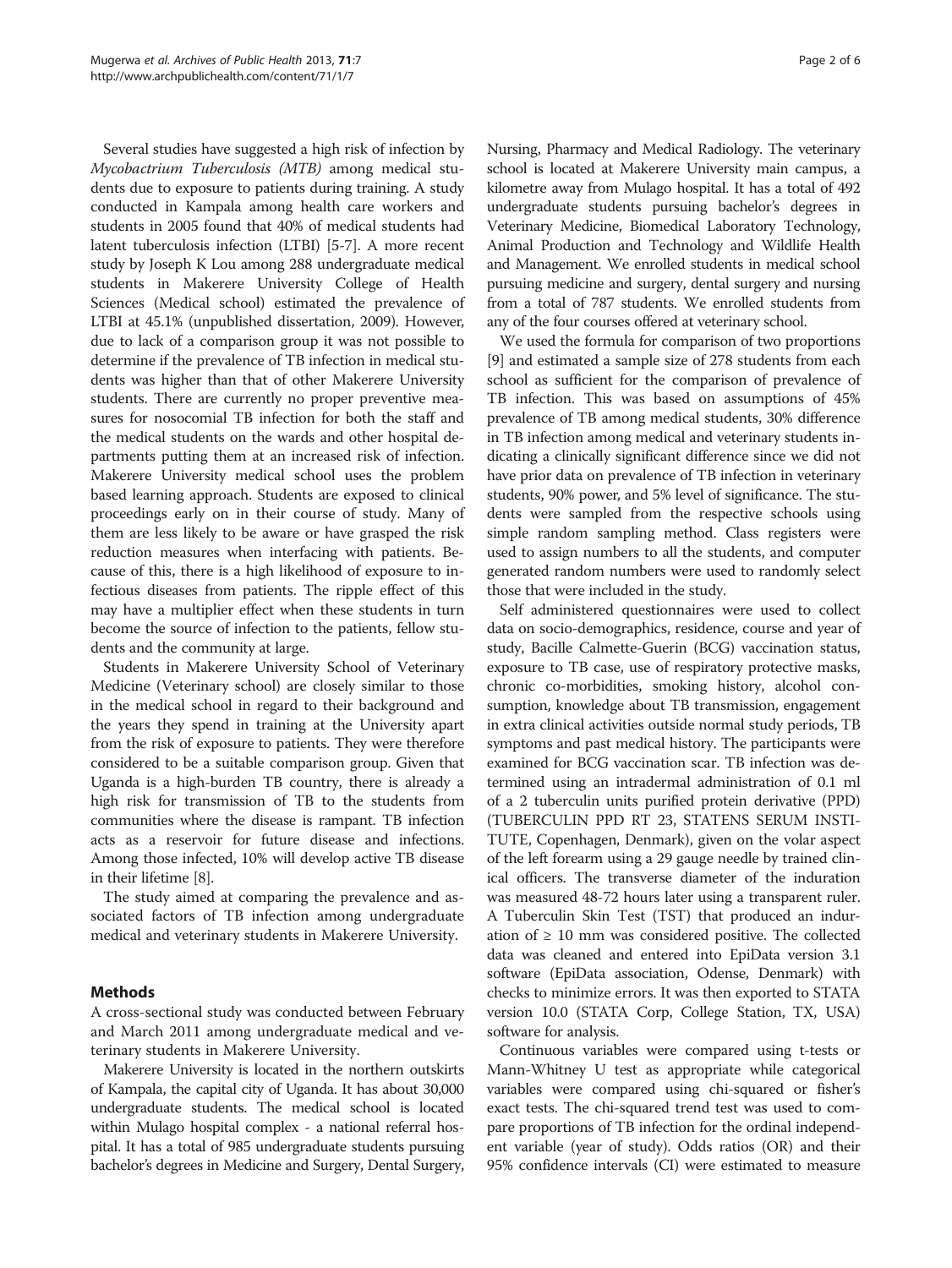| n (%)              | n (%)                     | p-value                |
|--------------------|---------------------------|------------------------|
| $23.04 (\pm 3.38)$ | 22.41 $(\pm 2.49)$        | 0.021                  |
| 171 (68.4)         | 137 (59.1)                | 0.033                  |
| 206 (83.1)         | 186 (82.3)                | 0.826                  |
| 243 (97.2)         | 222 (95.7)                | 0.369                  |
|                    |                           |                        |
| 74 (29.6)          | 164 (70.7)                | < 0.001                |
| 80 (32.0)          | 36 (15.5)                 | < 0.001                |
| 52 (20.8)          | 14(6.0)                   | < 0.001                |
| 44 (17.6)          | 18(7.8)                   | 0.001                  |
| 78 (31.7)          | 43 (18.5)                 | 0.001                  |
| 90 (36.0)          | 121 (52.2)                | < 0.001                |
| 53 (21.2)          | 91 (39.2)                 | < 0.001                |
| 150 (62.8)         | 170 (75.9)                | 0.002                  |
| 12(4.8)            | 9(3.9)                    | 0.621                  |
| 100(40.0)          | 82 (35.3)                 | 0.292                  |
| 130 (54.9)         | 126 (58.9)                | 0.389                  |
|                    | Veterinary school (N=250) | Medical school (N=232) |

Table 1 Socio-demographic characteristics of undergraduate veterinary and medical students in Makerere University, Kampala, Uganda 2011

\*some data is missing – some participants did not give a response. †

Bacille Calmette-Guerin.

association of independent variables with TB infection at bivariate and multivariate analysis using logistic regression.

The study was approved by Makerere University College of Health Sciences Research and Ethics Committee and Makerere University School of Veterinary Medicine Research and higher degrees committee. Informed written consent was obtained from all study participants. Students who had a positive TST result and a suggestive history for TB were further evaluated for possible active TB disease by a chest x-ray plus sputum examination.

# Results

We enrolled 232 undergraduate medical students and 250 undergraduate veterinary students into the study. The veterinary students were older, and had higher proportions of males, students residing at home or in private halls, and those engaging in extracurricular clinical exposure. On the other hand, medical students had a higher proportion of students exposed to a TB case and in the clinical years of study (Table 1).

The prevalence of TB infection was higher among medical students (44.8%, 95% C.I 38.4 – 51.3) than veterinary students (35.2%, 95% C.I 29.3 – 41.1). Although there appeared to be a trend of increasing TB infection with the year of study among the medical students especially in the first four years, it was not statistically significant (p=0.057). There was no apparent trend of TB infection among the veterinary students (p=.384) (Tables 2 and [3\)](#page-3-0).

When students from both schools were considered together in multivariate logistic analysis, being a medical student (aOR = 1.56, 95% C.I 1.05-2.31), male sex (aOR = 1.75, 95% C.I 1.17-2.63), residence at home (aOR = 2.08, 95% C.I 1.20–3.61) and a history of contact with a TB case  $(aOR = 1.57, 95\% \text{ C.I } 1.06-2.31)$ , were associated with TB infection (Table [4\)](#page-3-0).

When medical students were analysed separately, male sex (aOR = 2.12, 95% C.I 1.15-3.93), having gone to a day compared to a boarding high school (aOR = 2.31, 95% C.I 1.06-5.04), residence at home (aOR = 5.27, 95% C.I 1.51- 18.39), history of contact with a TB case (aOR = 1.91, 95%

Table 2 Prevalence of tuberculosis infection among 232 undergraduate medical students in Makerere University, Kampala, Uganda 2011

| Year of<br>study | <b>Number</b><br>tested | Number with positive<br>tuberculin skin test | Prevalence of<br>positives (95% C.I) |
|------------------|-------------------------|----------------------------------------------|--------------------------------------|
|                  | 41                      | 15                                           | 36.6 (21.2-52.0)                     |
| 2                | 56                      | 22                                           | 39.3 (26.1-52.5)                     |
| 3                | 44                      | 21                                           | 47.7 (32.4-63.1)                     |
| 4                | 73                      | 37                                           | 50.7 (38.9-62.4)                     |
| 5                | 18                      | 9                                            | 50.0 (24.4-75.6)                     |
| Total            | 232                     | 104                                          | 44.8 (38.4-51.3)                     |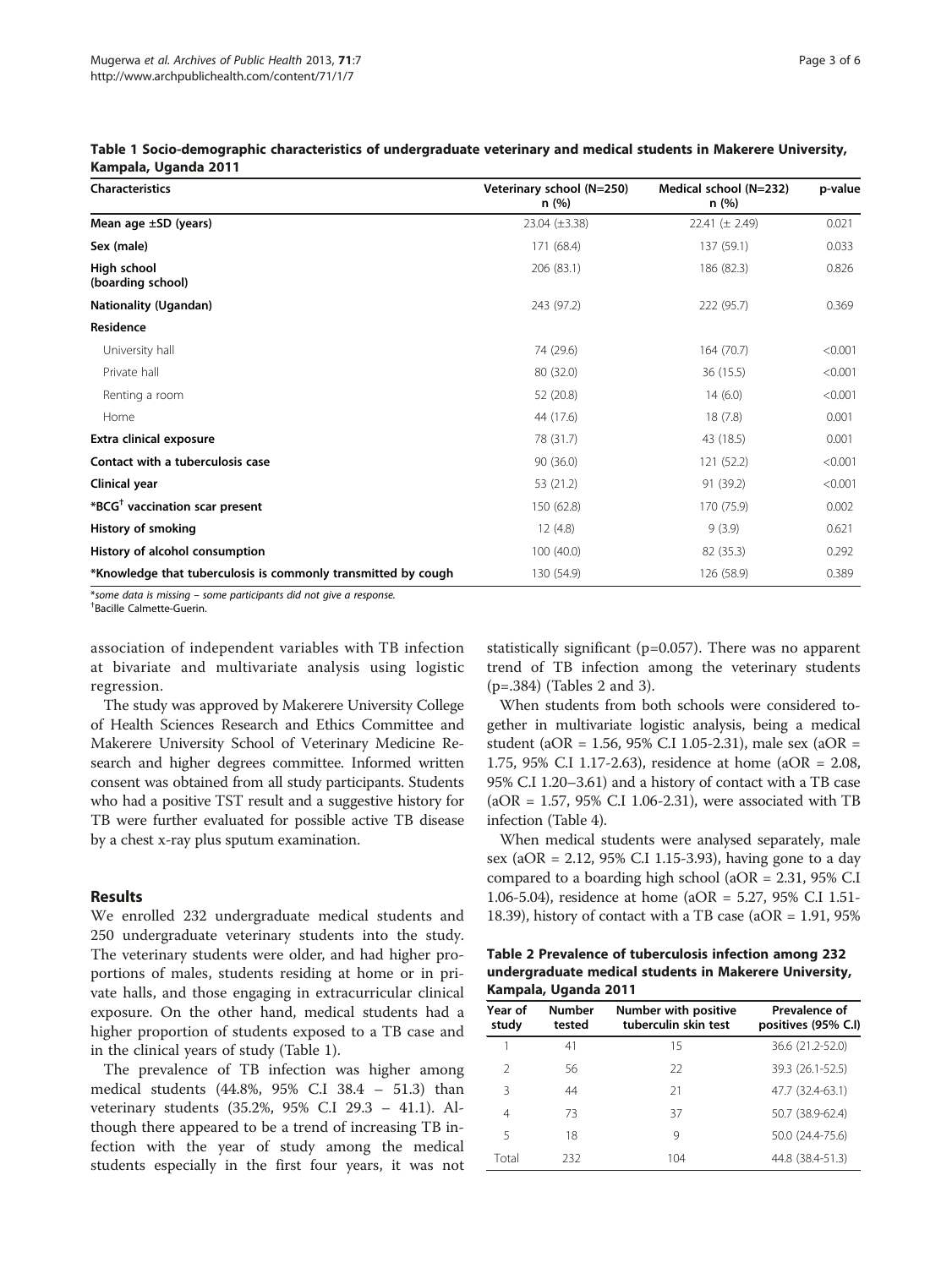<span id="page-3-0"></span>Table 3 Prevalence of tuberculosis infection among 250 undergraduate veterinary students in Makerere University, Kampala, Uganda 2011

| Year of<br>study | <b>Number</b><br>tested | Number with positive<br>tuberculin skin test | Prevalence of<br>positives (95% C.I) |
|------------------|-------------------------|----------------------------------------------|--------------------------------------|
|                  | 61                      | 19                                           | $31.1(19.2 - 43.1)$                  |
| $\mathcal{P}$    | 80                      | 28                                           | $35.0$ (24.3 - 45.7)                 |
| Β                | 56                      | 21                                           | $37.5(24.4 - 50.6)$                  |
| 4                | 32                      | 11                                           | 34.4 (17.0 - 51.8)                   |
| 5                | 21                      | 9                                            | $42.9(19.8 - 65.9)$                  |
| Total            | 250                     | 88                                           | $35.2(29.3 - 41.1)$                  |

C.I 1.01-3.61) as well as involvement in extracurricular clinical exposure (aOR=3.39, 95% C.I 1.60-7.16) were associated with TB infection (Table [5](#page-4-0)).

When veterinary students were analysed separately, none of the factors studied were found to be significantly associated with TB.

No student was found with active TB disease and no serious reaction to TST like anaphylaxis or ulceration was observed.

## **Discussion**

The prevalence of TB infection was significantly higher among medical students than veterinary students. This suggests that medical students could be more exposed to TB infection than the veterinary students. The prevalence of TB infection among the medical students at Makerere was higher than that of medical students in a considered high TB incidence city of Rio de Janeiro state, Brazil in 2005 which was 6.9% [[6\]](#page-5-0). The higher prevalence among students in Makerere University could be related to the higher national TB prevalence rate in Uganda. In 2011, WHO estimated the prevalence of TB in Uganda to be 193 per 100000 population and that of Brazil at only 47 per 100000 population [\[2](#page-5-0)]. However, the prevalence of TB infection among the medical students was lower than that found among the general health care workers in Kampala (57%) [[4\]](#page-5-0) but comparable to those in Trinidad and in India, yet higher than those in south Africa and in Mexico [\[10](#page-5-0)]. The lower prevalence of TB infection among medical students compared to the health care workers in general in Kampala is likely to be due the fact that the average health care worker has spent more time in contact with patients than the average medical student has.

When data from the two schools was combined, the independent predictors of TB infection were: male sex, residence at home, being a medical student and a positive history of contact with a known TB case. Similar to previous findings [[4,5\]](#page-5-0), males were more likely to have TB infection than females. This is probably due to their risk taking behaviour like disregard of protective measures and other social issues like smoking and spending time in crowded places which exposes them to TB infection rather than a genetic factor [[11\]](#page-5-0).

We had initially anticipated finding a higher TB prevalence among students residing at the university or private halls of residence since there is likely to be overcrowding in these residences. A possible explanation for the higher TB infection among students residing at home could be the higher prevalence of TB in Kampala city and the community where these students reside. This explanation is further supported by the finding of high TB infection prevalence among the veterinary school students (which is considered to be the basal prevalence) and yet veterinary students are less likely to be exposed to TB infection in training. In addition, the prevalence of TB infection was already high among students in their first year of study in either school. Indeed the strongest association was observed with "residence at home" which was even higher than being a medical student.

The medical students were 1.56 times more likely to have TB infection than the veterinary students possibly due to the additional exposure to TB infection from the patients the medical students encounter during their training on the wards and the out-patient departments. The veterinary students are likely to be exposed to the bovine type of TB from the study animals; however, the likelihood is very small since the main route of infection would be through ingestion of poorly prepared infected animal products like meat or milk. These students do not consume the products of their study animals.

Table 4 Predictors of tuberculosis infection among undergraduate medical and veterinary students, Makerere University, Kampala, Uganda, 2011

| Characteristic                   | <b>Bivariate analysis</b> |         | Multivariate analysis |         |
|----------------------------------|---------------------------|---------|-----------------------|---------|
|                                  | Unadjusted OR (95% C.I)   | p-value | Adjusted OR (95% C.I) | p-value |
| Male gender                      | 1.54 (1.05-2.27)          | 0.029   | $1.75(1.17-2.63)$     | 0.007   |
| Residence (home)                 | 1.84 (1.05-3.23)          | 0.034   | 2.08 (1.20-3.61)      | 0.009   |
| School (Medical)                 | 1.50 (1.04-2.16)          | 0.031   | 1.56 (1.05-2.31)      | 0.027   |
| Clinical year (4&5)              | 1.42 (0.96-2.11)          | 0.08    | $1.17(0.77-1.78)$     | 0.455   |
| Contact with a Tuberculosis case | 1.58 (1.09-2.28)          | 0.015   | 1.57 (1.06-2.31)      | 0.024   |

 $OR = Odds$  Ratio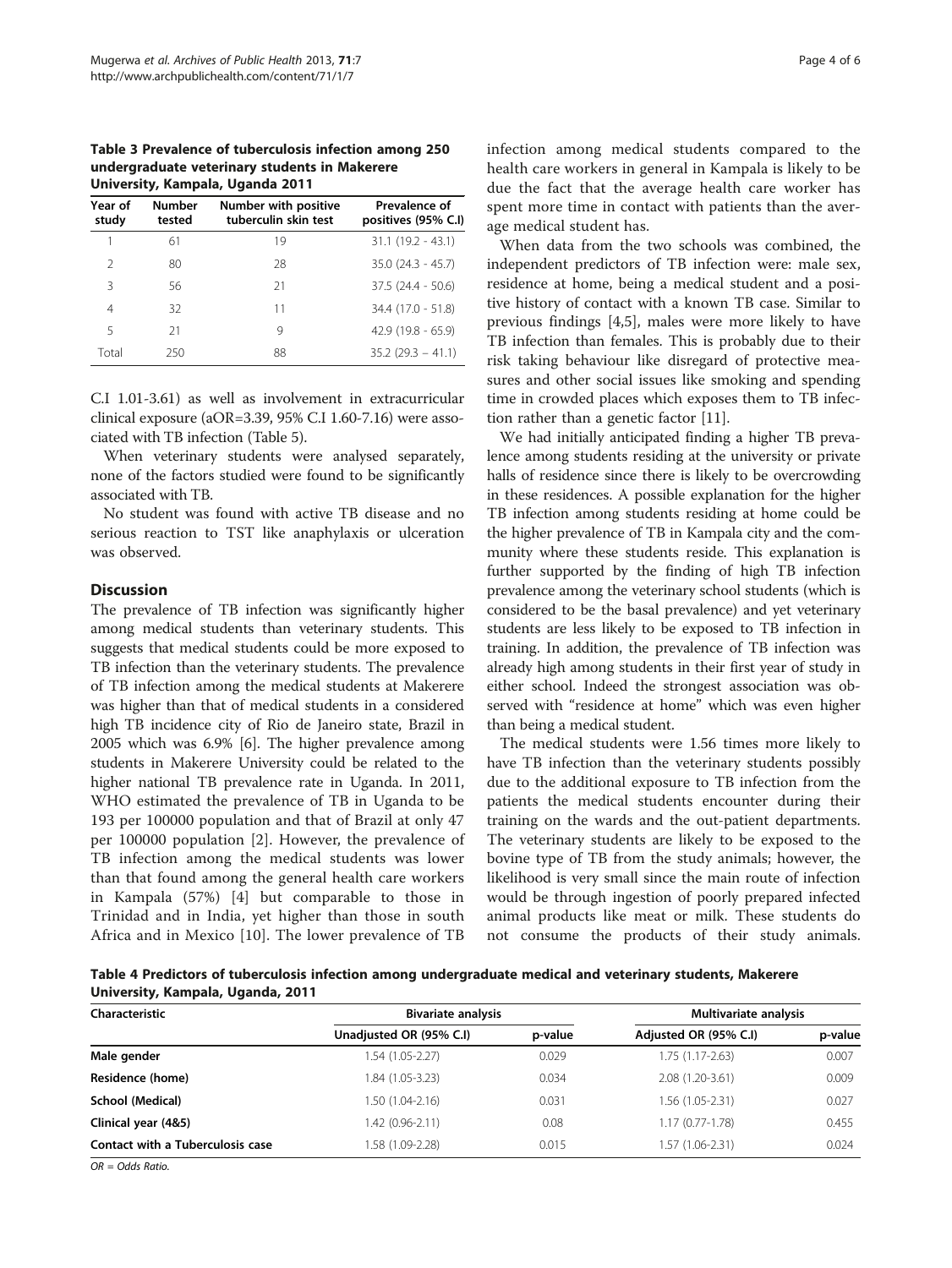| Characteristic                     | <b>Bivariate analysis</b> |         | Multivariate analysis |         |
|------------------------------------|---------------------------|---------|-----------------------|---------|
|                                    | Unadjusted OR (95% C.I)   | p-value | Adjusted OR (95% C.I) | p-value |
| Male gender                        | $2.02(1.18-3.47)$         | 0.011   | 2.12 (1.15-3.93)      | 0.017   |
| High school (day school)           | 2.75 (1.35-5.61)          | 0.005   | 2.31 (1.06-5.04)      | 0.034   |
| Residence (home)                   | 5.20 (1.64-16.48)         | 0.005   | 5.27 (1.51-18.39)     | 0.009   |
| Clinical year (4&5)                | 1.57 (0.93-2.68)          | 0.094   | 1.21 (0.67-2.19)      | 0.524   |
| Tuberculosis case contact (yes)    | 1.57 (1.11-2.21)          | 0.041   | 1.91 (1.01-3.61)      | 0.047   |
| History of extra clinical exposure | 2.78 (1.39-5.54)          | 0.004   | 3.39 (1.60-7.16)      | 0.001   |

<span id="page-4-0"></span>Table 5 Predictors of tuberculosis infection among undergraduate medical students in Makerere University, Kampala, Uganda, 2011

 $OR = Odds$  Ratio

Secondly, the majority of the study animals are healthy, only brought in for study purposes.

The higher likelihood of TB infection among medical students was in contrast to what would be expected given the findings that students in the veterinary school were significantly older than medical students and had a higher proportion of male students. Male sex and higher age are both predictors of TB infection. This suggests that medical students are at a greater risk of TB infection possibly due to hospital exposure.

History of contact with a known TB case was significantly associated with TB infection. This finding has also been shown by previous studies [\[12,13](#page-5-0)]. Persons in close contact with a case of pulmonary TB disease stand a great chance of infection with TB. This risk is higher if it is smear positive TB disease; there is poor ventilation, longer duration of exposure and exposures during cough-inducing procedures.

The independent predictors of TB infection among the medical students when considered separately were: male sex, having been in a day school in high school, residing at home, history of contact with a known TB case and history of extra clinical exposure.

The reason for the association of TB infection with having been in a day school in high school could be similar to that of residing at home. Students in day schools spend considerably more time in the community – where TB rates are high – compared to those in boarding schools hence the higher likelihood of being infected with TB. History of extracurricular clinical exposure was associated with TB infection probably because the students who engage in these activities spend more time with patients than those who don't hence greater exposure. A number of medical students voluntarily engage in extra clinical training during official school breaks. This is usually done to enhance their acquired clinical skills especially in district hospitals under the supervision of the relevant medical officers/consultants.

There seemed to be no single independent variable that was statistically associated with TB infection among the veterinary students when considered separately. This is likely to be due to the limited sample size. With a larger sample size, factors like sex and history of contact with a TB case are likely to be significant.

Our study had some limitations. We could not readily differentiate TST reactions due to other environmental mycobacteria especially M.bovis which could account for some positive TST more so among the veterinary students. This is only possible with other more expensive tests like interferon-gamma assays which were unaffordable in this study. We were unable to assess HIV serostatus due to budgetary limitations. In an HIV positive individual, a TST induration of 5 mm or more is considered positive. It is therefore likely that we underestimated the prevalence of TB infection. Though the clinical officers who performed the TST were trained by an experienced trainer working with Mulago hospital TB clinic, their concordance with the trainer was not assessed.

# **Conclusions**

Medical students in Makerere University had a higher prevalence of TB infection than their counterparts in veterinary school. However, most TB infections among both groups of students seem to have been acquired from the community probably due to high prevalence of TB in the city. The higher prevalence of TB infection among the medical students could be due to the additional exposure to patients with TB in the hospital during training. Measures to control TB infection in medical schools and in health-care facilities in general as recommended by WHO [[14](#page-5-0)] need to be emphasized. A longitudinal study and a booster effect study is recommended to evaluate the conversion rate. This would be more informative regarding the risk of TB infection among the medical students.

#### Competing interests

The authors declare that they have no competing interests.

#### Authors' contributions

HM conceived the study, developed and implemented the protocol, analyzed the data, interpreted the results and wrote the first draft of the manuscript. AK and DB closely supervised the protocol development and implementation and gave insight in the epidemiology of TB infection. SM and PM contributed to the protocol development, analysis and interpretation of the results. JNK and CK